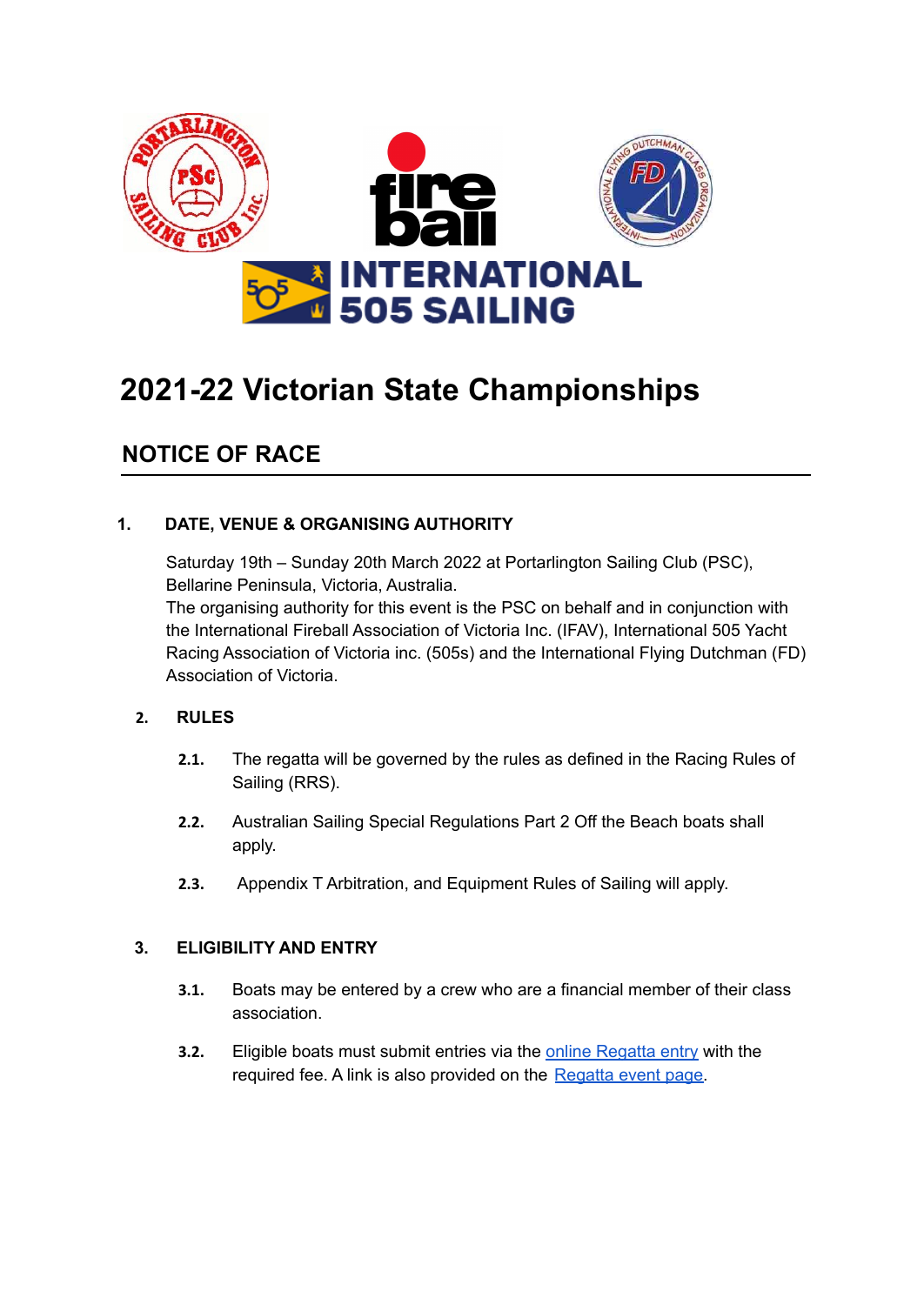# **4. FEES**

| Early-Bird Entry |      | \$75   For entry by Sunday 27th Feb 2022            |
|------------------|------|-----------------------------------------------------|
| Late Entry Fee   |      | \$90   For entry between 28th Feb and 19th Mar 2022 |
| Single Session   | \$40 |                                                     |

NB: If the event does not proceed for any reason beyond the control of the organising authority, a full refund (less PSC costs incurred) will be paid for all registrations.

# **5. SCHEDULE**

| <b>Date</b>     | Event                                 | Time               |
|-----------------|---------------------------------------|--------------------|
| 27th Feb 2022   | Early Bird Entry payment closes       | 24:00 hours        |
| 19th March 2022 | Registration                          | 11:00-12:00 hours  |
|                 | <b>Competitor Information Session</b> | 12:00 hours        |
|                 | First warning signal - Session 1      | $13:00$ hours      |
| 20th March 2022 | First warning signal - Session 2      | $10:30$ hours      |
|                 | Approx. last warning signal           | 14:00 hours        |
|                 | Presentations                         | ASAP after sailing |

**5.1.** The series will comprise a maximum of 6 races

# **6. MEASUREMENT**

Equipment may be inspected or measured at any time.

# **7. SAILING INSTRUCTIONS**

Sailing instructions will be available on-line from the PSC web site prior to the regatta.

# **8. VENUE and RACING AREA**

Portarlington on the waters of Port Phillip in the vicinity of PSC.

# **9. THE COURSES**

Courses will be described in the sailing instructions and on the Course Board at PSC at the Information Sessions.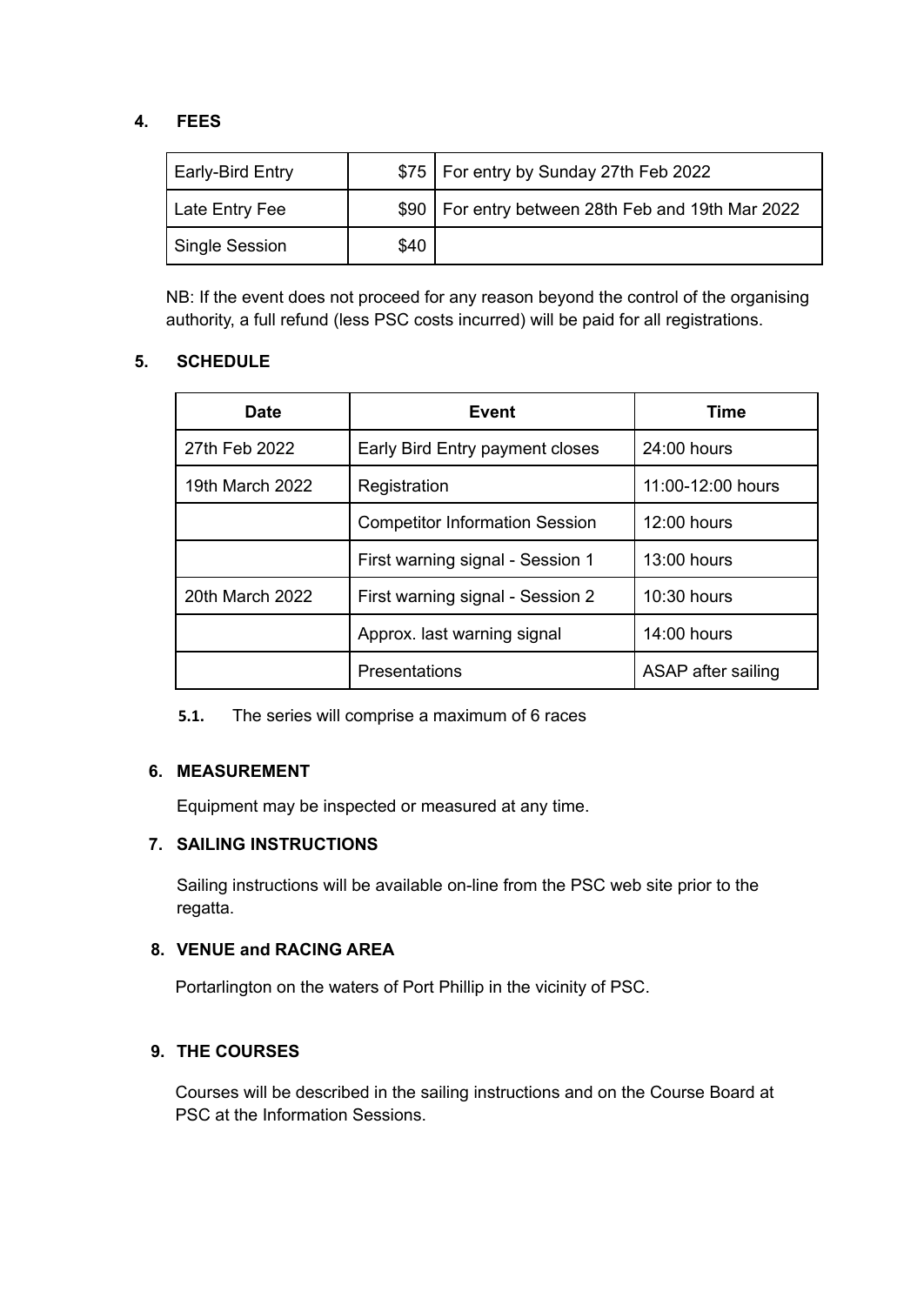#### **10. SCORING**

- **10.1.** The low point scoring system, RRS Appendix A4.1 will apply.
- **10.2.** Fireballs: One (1) race is required to constitute a series.
- **10.3.** 505s, FDs: Three (3) races are required to constitute a series.
- **10.4.** Each boat's series score shall be the total of her race scores, excluding her worst score once 5 races are completed.

#### **11. SUPPORT PERSONS**

Support persons who are not PSC members will be granted honorary membership on regatta days and are required to abide by the Rules and Codes of PSC and Australian Sailing.

#### **12. SUPPORT BOATS**

Team Managers, Coaches, and other support Personnel shall keep more than 50 metres clear of any competitor or mark of the course between the preparatory signal and the finish of the last boat in a race, except in boats provided by the organising authority or when asked to assist by the Race Committee.

#### **13. RADIO COMMUNICATION**

Except in an emergency, a boat that is racing shall not make voice or data transmissions and shall not receive voice or data communication that is not available to all boats.

#### **14. PRIZES**

- **14.1.** Prizes will be determined by the relevant class association based on number and/or type of entrants.
- **14.2.** Additional trophies will be awarded at the discretion of the organiser and/or class association.

#### **15. DISCLAIMER OF LIABILITY**

Competitors participate in the regatta entirely at their own risk. See Rule 3, Decision to Race. Neither the Organising Authority nor its in conjunction partners will accept any liability for material damage or personal injury or death sustained in conjunction with or prior to, during, or after the regatta.